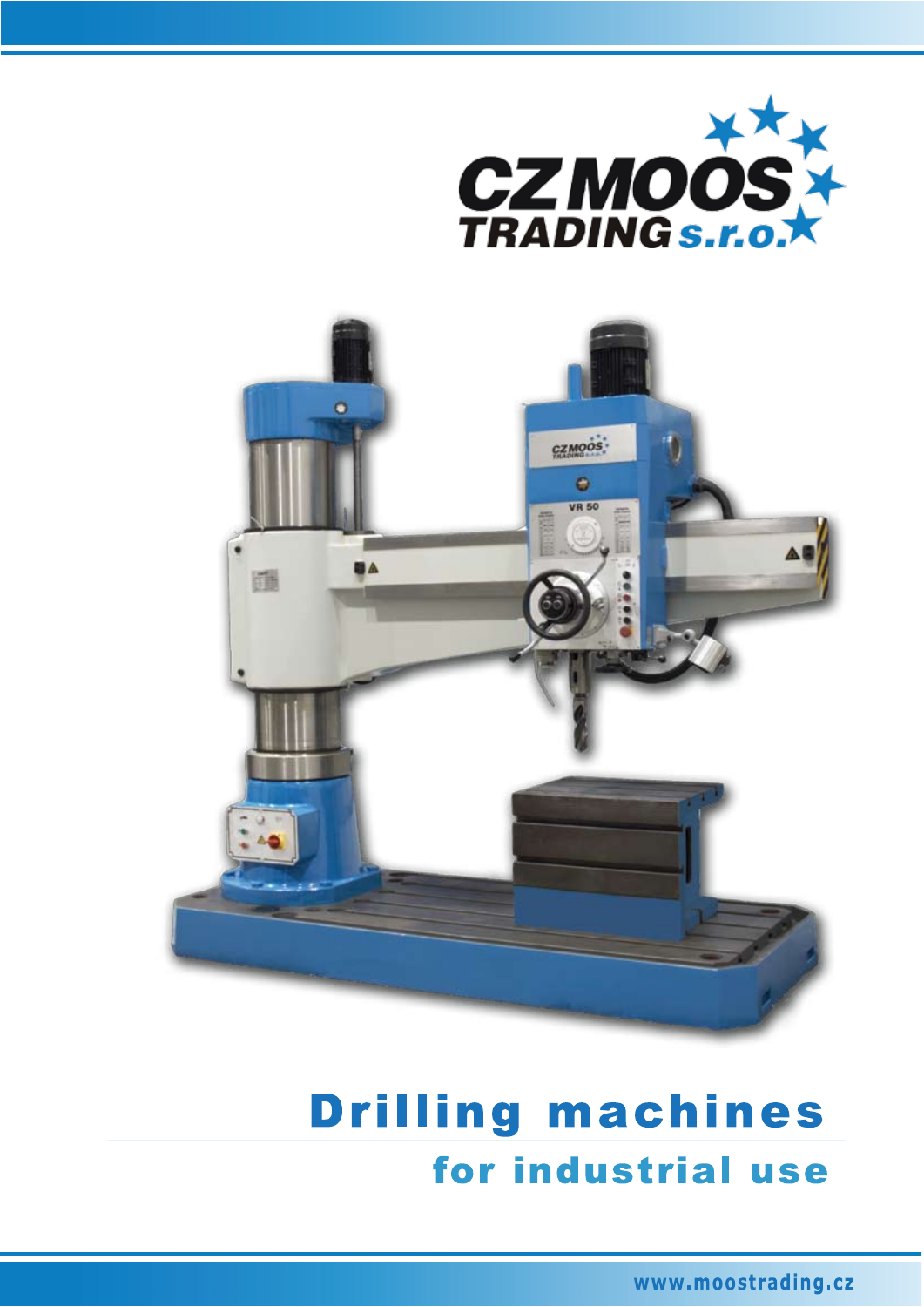# **Radial Drilling Machines**

Industrial radial drilling machines suitable for the drilling, taping, spotting, boring and reaming of large range workpieces. The machines come with hydraulic clamping system and automatic feed (except VR 32 and 40). The speed is automaticly adjusted. The design come from the well known type from Czechoslovakia

### **Standard equipment**

- Working lapm
- Cooling system
- **Block table (box)**
- Operation Munual
- Hydraulic clamping of spindle
- Hydraulic clamping of column
- Hydraulic clamping of arm
- Hydraulic couple
- Automatic feed
- $\blacksquare$  CE certification

#### **VR 63**  $\blacktriangleright$

in the basic model, including transportation and installation

price: €25,980





## **Optional accessories:**

- **Universal power vise**
- Precision machine vise
- **Universal tilting vises**
- Keyless drill chudl
- $\blacksquare$  Tapping chudl
- Morse taper sleev

## **4 VR 50**

est-selling model in 2009, including transportation and installation

## price: €13,950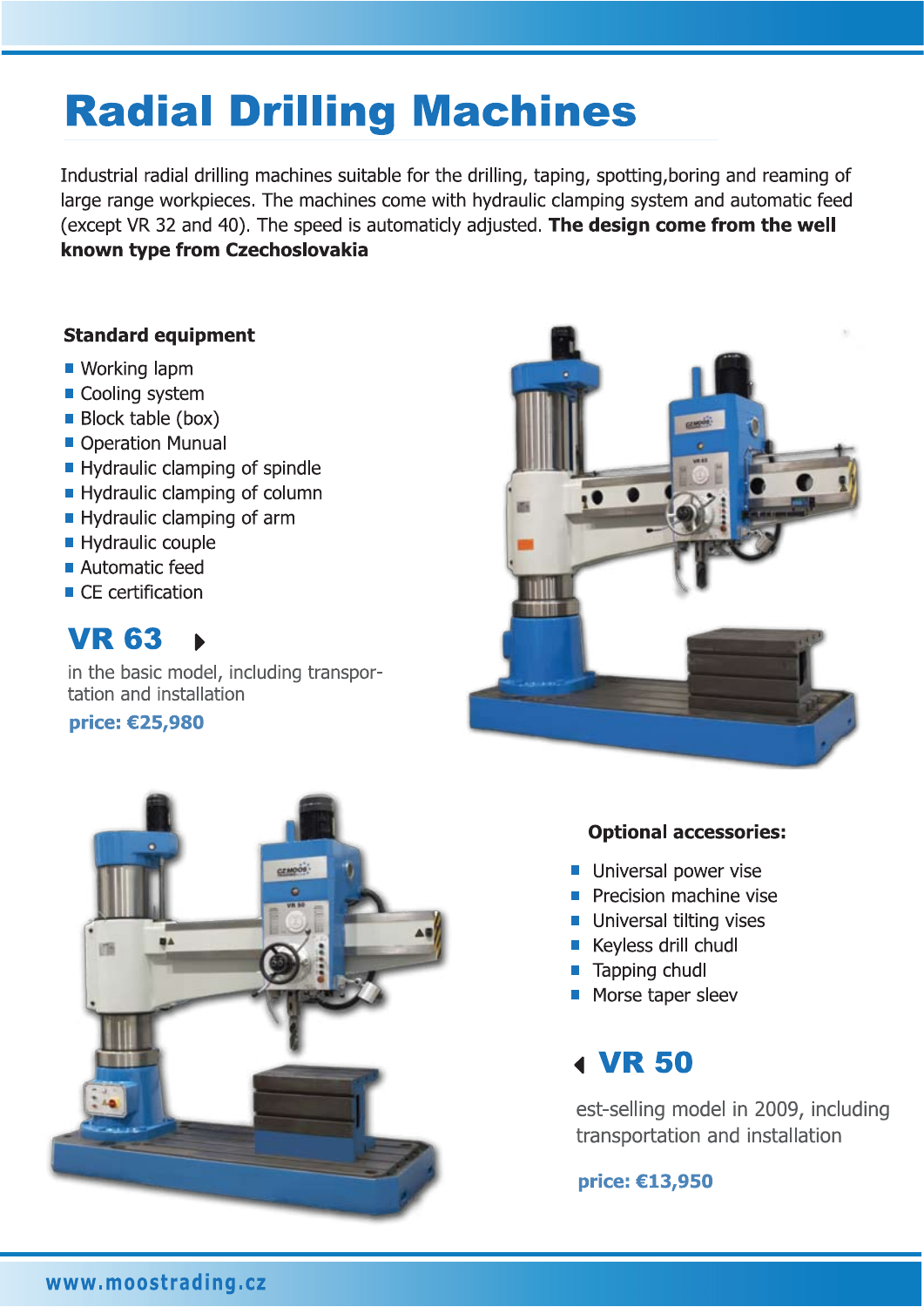#### **Base plate and drilling table VR 50 Base plate and drilling table VR 63**













## **Special offers & sales support**

## VR 80

**price: €32,500**

in the basic model, including transportation and installation

Radial drilling machines VR50 and VR 63 are the most popular assortment. With this action of VR 80 we want to encourage the sale of larger size. Take advantage of our menu for convenient purchasing

#### **We guarantee a 2 year warranty on this machine**

| <b>Model</b>                                        |            | <b>VR 35</b>                 | <b>VR 40</b>         | <b>VR 50</b>           | <b>VR 63</b>           | <b>VR 80</b>           | <b>VR 100</b>         | <b>VR 132</b>        |
|-----------------------------------------------------|------------|------------------------------|----------------------|------------------------|------------------------|------------------------|-----------------------|----------------------|
| Max. drilling capacity                              |            | 35 mm                        | 40 mm                | 50 mm                  | 63 mm                  | 80 mm                  | 100 mm                | 132 mm               |
| Distance spindle-<br>column                         | <b>Max</b> | 1000 mm                      | 1285 mm              | 1600 mm                | 2000 mm                | 2530 mm                | 3150 mm               | 4200 mm              |
|                                                     | <b>Min</b> | 300 mm                       | 290 mm               | 350 mm                 | 450 mm                 | 530 mm                 | 57 0mm                | 600 mm               |
| Distance spindle -<br>baseplate                     | <b>Max</b> | 1000 mm                      | 1100mm               | 1270mm                 | 1650mm                 | 2050mm                 | 2500mm                | 2560mm               |
|                                                     | <b>Min</b> | 230 mm                       | 230 mm               | 370mm                  | 450mm                  | 600mm                  | 750mm                 | 750mm                |
| Travel of spindle                                   |            | 280 mm                       | 250 mm               | 315mm                  | 400mm                  | 450mm                  | 500mm                 | 560mm                |
| Taper of spindle                                    |            | 4#                           | 4#                   | 5#                     | 5#                     | 6#                     | 6#                    | Metric 80            |
| Spindle speeds                                      |            | 40-1928<br>rpm               | 40-1500<br>rpm       | 25-2000<br>rpm         | 25-1600<br>rpm         | 16-1250<br>rpm         | 8-1000<br>rpm         | 6.3-800<br>rpm       |
| Number of spindle speeds steps                      |            | 12                           | 8                    | 16                     | 16                     | 16                     | 22                    | 22                   |
| Range of spidle feed                                |            | $0.09 - 0.84$<br>mm/ot       | $0.10 - 42$<br>mm/ot | $0.04 - 3.20$<br>mm/ot | $0.04 - 3.20$<br>mm/ot | $0.04 - 3.20$<br>mm/ot | $0.06 - 3.2$<br>mm/ot | $0.06 - 3.2$<br>mm/r |
| Range of spidle feed step                           |            | 6                            | 4                    | 16                     | 16                     | 16                     | 16                    | 16                   |
| Table size                                          |            |                              | 500×400<br>mm        | 500×630<br>mm          | 630×800<br>mm          | 750×<br>1000mm         | 800×<br>1250mm        | 850×<br>1350mm       |
| Travel of spindle head                              |            |                              |                      | 1250mm                 | 1550mm                 | 2000mm                 | 2580mm                | 3600mm               |
| Power of spindle motor                              |            | 2,2 kW                       | 3kW                  | 4kW                    | 5.5kW                  | 7.5kW                  | 15kW                  | 18.5kW               |
| Net weight                                          |            | 1600 kg                      | 1800kg               | 3500kg                 | 7300kg                 | 10500kg                | 20000kg               | 29000                |
| <b>Overall dimension</b><br>$(l \times w \times h)$ |            | 1770×800<br>$\times 2059$ mm | 2000×870×23<br>50mm  | 2500×1070<br>×2880mm   | 3080×1250<br>×3245mm   | 3730×1400<br>×4835mm   | 4650×1630<br>×4525mm  | 6075×2000<br>×4850mm |

.

## **Tecnical specification:**